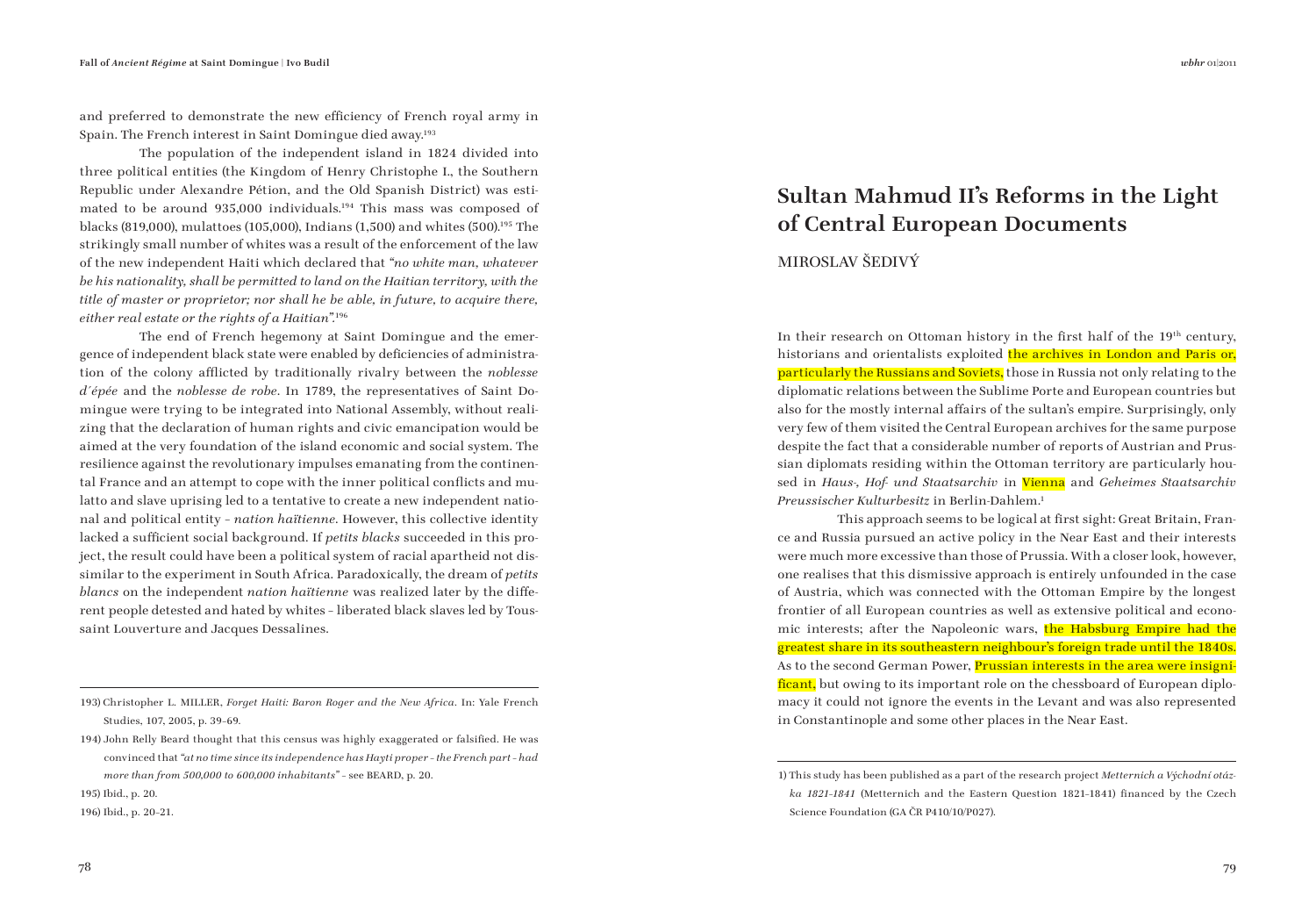Consequently, it is possible to find in Berlin as well as in Vienna perfectly ordered documents from various Ottoman regions: the reports of the representatives and their subalterns in Constantinople and likewise those of the employees of the consulates in Ottoman provinces. There are naturally also housed various private and official letters written by citizens of other states residing in the Levant, which were obtained in "different" ways" by both Central European Powers. Moreover, in contrast to a similar collection in *Archives du Ministère belge des Affaires etrangéres - Archives diplomatiques* in Brussels where, at least until 1841, only a fragment of the original reports from the Ottoman Empire has been preserved, in the above mentioned archives in Vienna and Berlin the number of missing documents is relatively small.

The significance of the Austrian and Prussian Oriental correspondence did not only lie in the fact that it served as a basis for the decision making of the cabinets in Vienna and Berlin in their Near Eastern policy. Information was also transmitted to German newspapers and simultaneously other German courts if it was required. The most interested was the one in Munich because the Wittelsbach family had its prince in Athens and hoped to increase the Bavarian economy through commercial expansion on the Eastern markets via the Danube. Before the foundation of the Bavarian agency in Constantinople, the most important source of information were the Bavarian envoys in Vienna who, with Chancellor Metternich's approval, transmitted news contained in the Austrian diplomatic correspondence and the views of Austrian diplomats and orientalists with whom they talked of the political, economic, military, religious and social matters concerning the Ottoman Empire. Moreover, owing to their inferiority in the diplomatic corps and little participation in the discussions over great diplomatic affairs, the Bavarian diplomats in Vienna had enough time to write about the matters of less importance that were usually omitted in the reports of French or British ambassadors: for example the character of the Ottoman embassy in Vienna and its employees. The relevant documents housed in *Bayerisches Hauptstaatsarchiv* in Munich have also remained unresearched.

It is definitely true that the Austrian and Prussian reports from Constantinople are a secondary source of information, at least in comparison with the content of Turkish and Egyptian archives. Nevertheless, in the case of the correspondence housed in the Austrian capital, one must refer to the fact that their authors were often not people entirely lost in a culturally different milieu. The internunciature and consulates of the Habsburg Empire were mostly occupied by the graduates from the well-known Oriental Academy in Vienna founded by Maria Therese in the mid-18th century. Though men educated in Oriental languages and customs also worked in the agencies of other countries, the difference lay in the fact that in the period under research the internunciature was also led by diplomats who studied at the Oriental Academy and served in Constantinople in their youth. One example is Bartolomäus Baron von Stürmer, the son of another Internuncio Ignaz Lorenz von Stürmer, who was even born in the Ottoman capital and spent his childhood there. Afterwards, he moved to Vienna to study at the Academy and returned for some time to Constantinople to practice. Consequently, when Stürmer junior, and other Austrian diplomats as well, took charge of their duties in the Levant, they not only had the relevant education but also the experience with a region that was not for them as alien and incomprehensible as it could be for career diplomats of other countries sent to the Levant without the knowledge of local languages and customs. Consequently, Stürmer was in a position to be a better observer of events than, for example, French Ambassador Albin-Rein Baron Roussin or his British colleague John Lord Ponsonby. I do not want to claim at all that Stürmer's reports were necessarily more accurate than those written by other members of the diplomatic corps. Nevertheless, one can presume that owing to his childhood and youth spent in Constantinople, Stürmer could better understand the local specifics and was less likely to assess the developments in the Levant according to the stereotypes of European civilization. The content of his dispatches acknowledges the correctness of this supposition to a certain degree.

As for the area covered by the Austrian and Prussian reports, their authors did not limit themselves to the diplomatic relations between the Ottoman Empire and Europe but also described the internal conditions of the former; however, it is true that sometimes the line between internal and external affairs was not very clear because many of what began as purely internal matters soon became a part of international relations owing to the interference of foreign states. From the themes described by Austrian and Prussian diplomats these can be named as an example: the printing of Ottoman newspapers or paper money, the sending of Ottoman students to Europe, the foundation of military schools, the relations among the Ottoman dignitaries, or the coexistence among religious groups. The internuncios, during the period under research Franz Freiherr von Ottenfels before 1833 and the already named Bartolomäus Baron Stürmer afterwards, generally paid more attention to Oriental events than the Prussian envoys, Alexander Freiherr von Miltitz before 1828, Karl Wilhelm Freiherr von Canitz und Dallwitz from 1828 to 1829, Camille Royer de Luynes between 1829 and 1830, Friedrich Freiherr von Mar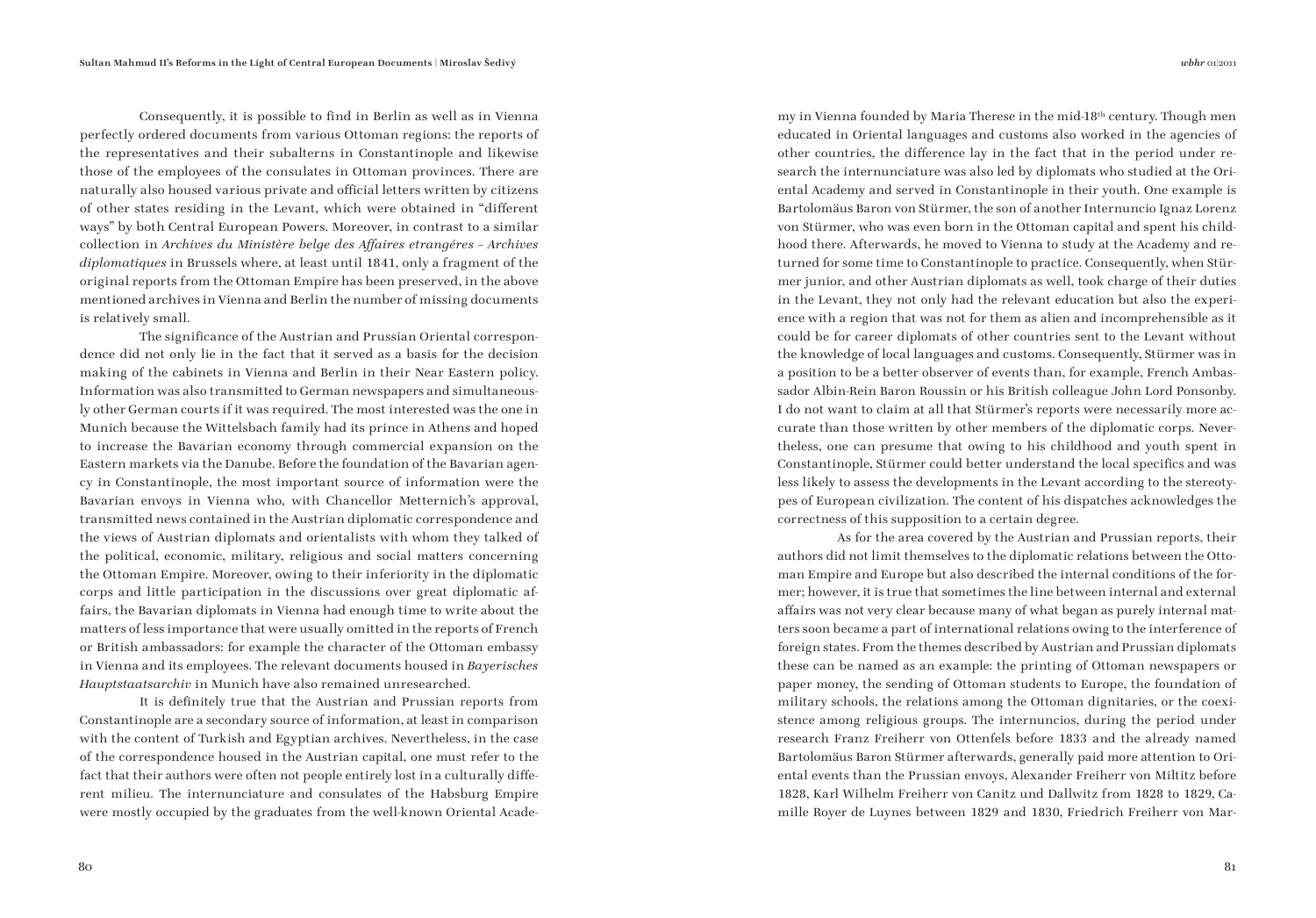tens from 1831 to 1835, and finally Hans Graf von Königsmarck after 1835, which surely resulted from greater Austrian involvement and Metternich's extraordinary interest in the Near Eastern affairs.

The Austrian, Prussian and eventually Bavarian diplomats' reports have an interesting common trait: the positive attitude towards the Ottoman Empire caused by their personal conservative thinking as well as their governments' opinion of the necessity to preserve the sultan's state for the maintenance of the European balance of power. This attitude was also shared by Austrian prominent orientalists, for example Joseph von Hammer-Purgstall or Anton Prokesch von Osten, and the members of the House of Habsburg like Archduke Johann, who personally visited the Ottoman Empire in 1837. Regardless of how much their sentiment towards the Levant was influenced by their own civilizing dogmas, they almost never attacked the Islamic faith and did not demand the spread of Christianity in the Near East as did for example Alphonse de Lamartine, and they had a certain admiration for Ottoman society and its customs. These facts are evidenced in their assessments of Sultan Mahmud II's reformatory attempts that started after the dissolution of the Janissaries in June 1826 and lasted until this monarch's death 13 years later. The opinions of Austrian, Prussian and Bavarian diplomats were surprisingly concordant in this respect, as it will be generally manifested below. However, the purpose of this paper is not to give full evidence of the attitude of the Central Europe towards the Ottoman reform movement in the 1820s and 1830s but only through a brief analysis of this phenomenon to draw attention to a surprising omission of information resources housed in some Central European archives and simultaneously to the little research that has been done on the relations between the Central European region and the Ottoman Empire in the first half of the 19<sup>th</sup> century. Since the relevant documents are usually entirely unknown, I find it necessary to quote sometimes longer extracts to give evidence for their authors' judgement.

Mahmud II started his reforms immediately after the elimination of the conservative military force whose weakness became evident in its **battles with the Greek rebels**. The sultan wanted to create a new regular army and follow the example of his powerful Egyptian Governor Mohammed Ali whose forces showed great combat efficiency in the Peloponnese. This Egyptian influence on the Ottoman court was clearly evident through the fact that Mahmud II watched the first parade of his new troops at the end of June 1826 in an Egyptian style suit.<sup>2</sup> The Austrian and Prussian representatives in Constantinople knew well about the monarch's wish to create a re**gular army** already before this "*beneficial event*."<sup>3</sup> but the radical measure which opened the way towards this goal was entirely unexpected for them. However, they immediately understood the significance of this important step announcing "*a new era in the annals of the Ottoman Empire*,"4 which could and was to be filled with the changes necessary for the modernization of the country. They did not doubt its "*enormous beneficial effect*"<sup>5</sup> because they were persuaded that the corps of Janissaries caused "*the misfortune of this Empire and retarded its civilization during the centuries.*"6

The Ottoman ruler hoped to achieve Mohammed Ali's attainments in the land on the Nile or those of **Peter I the Grea**t, whom he much admired,<sup>7</sup> in Russia a century earlier. He had in common with them the necessity to overcome the opposition of military elites and, like the former after the destruction of the Mamluks and the latter after the suppression of the Streltsy, Mahmud II, after discharging his own "praetorian guard", turned his attention to Europe, where he wanted to gain inspiration for the reconstruction of his weak Empire. Nevertheless, he fell behind both the men he admired in the results. He certainly had a sincere aspiration to renew the bygone splendour of the Ottoman Empire and he was an intelligent man with an interest in the **technological progress of the West**, which was manifested, for example, by his greater pleasure at presents like globes, the models of fortresses, leather teams for the battery horses or military musical instruments rather than gifts usually sent like luxurious fabrics or porcelain,8 but he lacked a better knowledge of the situation in Europe, which he had never visited in

3) Ottenfels to Metternich, Constantinople, 10. 6. 1826, Haus-, Hof- und Staatsarchiv, Wien (henceforth: HHStA), Staatenabteilungen (henceforth: StA), Türkei VI, 25.

- 7) Königsmarck to Frederick William III, Büyükdere, 26. 8. 1835, GStA PK, HA III, MdA I, 7276.
- 8) Martens to Frederick William III, Constantinople, 31. 12. 1832, GStA PK, HA III, MdA I, 7272.

<sup>2)</sup> Miltitz to Frederick William III, Büyükdere, 25. 6. 1826, Geheimes Staatsarchiv Preussischer Kulturbesitz, Berlin (henceforth: GStA PK), HA III, Ministerium des Auswärtigen I (henceforth: MdA I), 7262.

<sup>4)</sup> Miltitz to Frederick William III, Büyükdere, 23. 6. 1826, GStA PK, HA III, MdA I, 7262.

<sup>5)</sup> Ottenfels to Metternich, Constantinople, 22. 6. 1826, HHStA, StA, Türkei VI, 25.

<sup>6)</sup> Ottenfels to Metternich, Constantinople, 26. 6. 1826, HHStA, StA, Türkei VI, 25.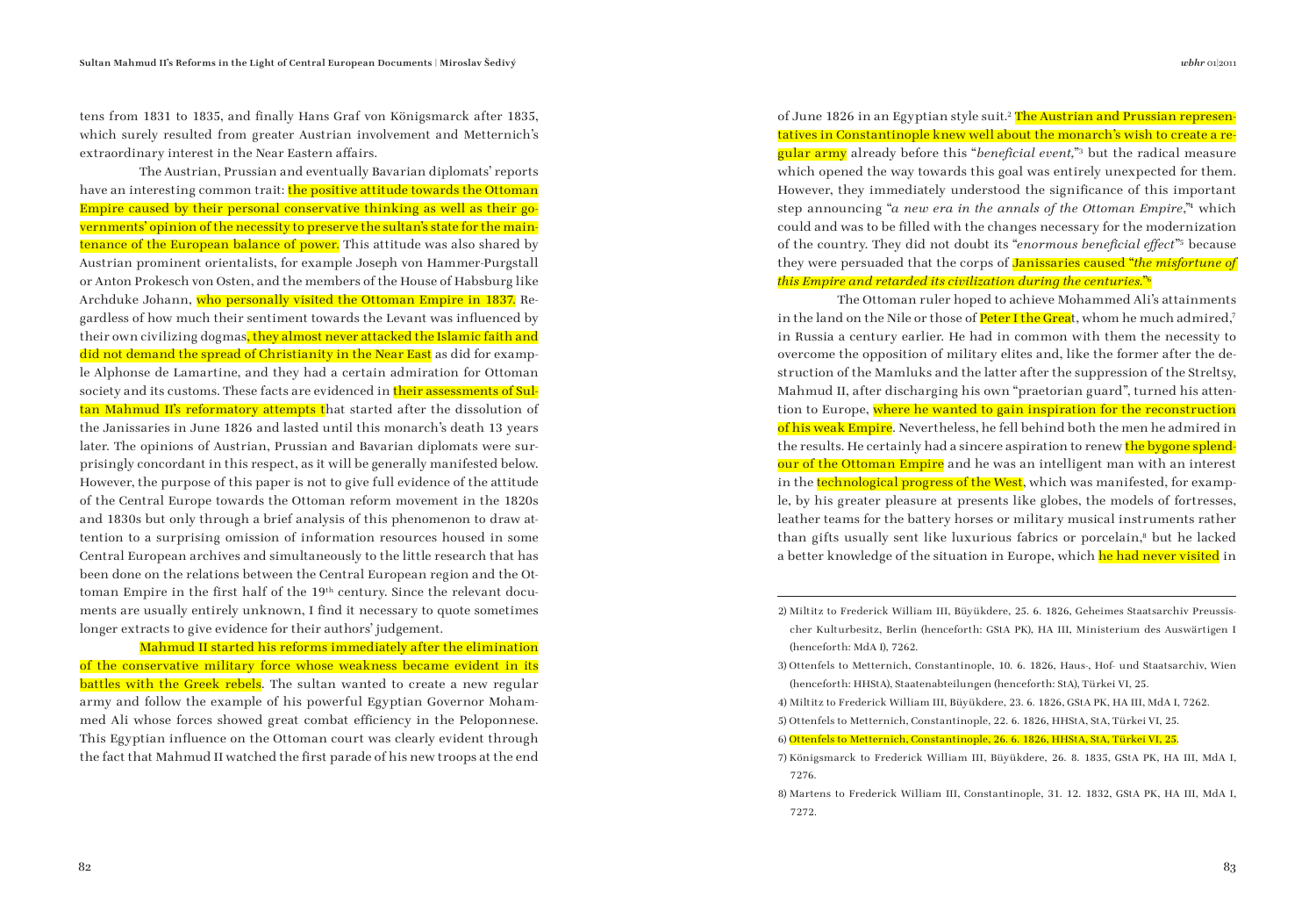contrast to Peter the Great. This probably explains why he did not understand the real reasons for the technological and economic superiority of the West over the Levant and, according to German speaking diplomats, he presumed that it would be sufficient to adopt some of the achievements of the European countries without regard for the different conditions of Ottoman society in order to overcome the enormous differences between the two worlds.9 As the Austrian and Prussian diplomats concluded, this led to a headlong westernalization often manifesting itself through the adoption of entirely unnecessary and pointless measures like the orders concerning the implementation of European-style clothing or the shortening of traditional long male beards, which were regarded by the sultan as old fashioned, and therefore could not reach more than two inches below the chin, or that a moustache could not be wider than the eyebrows.10 When Mahmud II fell ill in June 1839, the Austrians and Prussians did not leave unnoticed the fact that his serious condition was considerably deteriorated by a vice taken from the West: inebriety.<sup>11</sup>

The blind implementation of Western patterns by Mahmud II, as the Prussians and Austrians generally regarded his reformatory attempts, was in fact an attempt to build on sand a house whose foundations were further weakened with the sultan's impatience, in other words his wish to see the results of his reformatory effort during his life. This eagerness can be understood to a certain extent to be owing to his desire to promptly halt the blows that the Empire had suffered in the recent years. On the one hand, it had positive effects when a considerable number of beneficial changes occurred in a short time after 1826.12 On the other hand, it led to measures that were not only pointless as noted above but also counterproductive, as for example in the army where the attempts to come closer to the West brought changes that did not meet with the approval of European experts like French General Lieutenant Count Osery, brother-in-law of Marshal Jean Victor Marie Moreau and a hero of the Napoleonic wars in which he lost an arm,13 and who stayed in Constantinople in the late 1820s and discussed the conditions of the Ottoman armed forces with Ottenfels. He was very critical and, for example, he could not understand why by that time the good Ottoman cavalry had been changed according to the European model and had thus lost many of its characteristics that had made this component of the sultan's army earlier a respected enemy even among the Cossacks: "*The Turkish cavalry was one of the best units of the Ottoman Empire; it always was superior to the Russian cavalry; what it lacked was good direction and to be employed in an appropriate way. Instead of leaving it as it was and adding brave and*  intelligent officers who would know how to lead it into combat where it could *off er useful and decisive service, attempts have been made to transform it into a European cavalry and to replace their [the Ottomans'] saddles in the Turkish or Cossack style to which they have been accustomed since their childhood with saddles of European style with stirrups in which they do not know how to remain seated."*14 Osery saw the main problem not in the sultan's lack of will but his ignorance: "*Sultan Mahmud possesses character, capacity and he would like to institute reforms and do good, but neither he himself nor his retinue can discover where they are needed. This ignorance causes one to attach too much importance to the secondary objects and neglect the essential. One believes much has been accomplished through the creation of regiments, guards, columns, and giving them uniforms and brass bands and having them march in the training camps. But one forgets that the enemy advances with forces and it is crucial to halt and defeat it."15*

Osery's words about Mahmud II's liking for the form but little understanding of the content are often repeated in the reports written by the Prussian and Austrian representatives who generally criticised the sultan for a certain level of superficiality in his reform of the state apparatus and the army. Stürmer was convinced that *"all innovations are superficial* and in no way affect the disorder at its root, and being more child's play than *real progress according to European civilization, they will necessarily have* 

<sup>9)</sup> Anton von PROKESCH-OSTEN, *Über die dermaligen Reformen im türkischen Reiche*, 1832, in Kleine Schriften, Band V, Stuttgart 1844, p. 401.

<sup>10)</sup> Königsmarck to Frederick William III, Büyükdere, 5. 10. 1836, GStA PK, HA III, MdA I, 7278; Königsmarck to Frederick William III, Büyükdere, 4. and 11. 1. 1837, GStA PK, HA III, MdA I, 7279; Stürmer to Metternich, Constantinople, 18. 1. 1837, HHStA, StA, Türkei VI, 66.

<sup>11)</sup> Stürmer to Metternich, Constantinople, 18., 20., 24. and 26. 6. 1839, HHStA, StA, Türkei VI, 69; Bockelberg to Frederick William III, Vienna, 30. 6. 1839, GStA PK, HA III, MdA I, 7346. 12) Stiepovich [?] to Royer, Pera, 22. 6. 1829, GStA PK, HA III, MdA I, 7267.

<sup>13)</sup> Metternich to Ottenfels, Vienna, 3. 4. 1829, HHStA, StA, Türkei VI, 39. 14) Ottenfels to Metternich, Constantinople, 14. 5. 1829, HHStA, StA, Türkei VI, 37. 15) Ibid.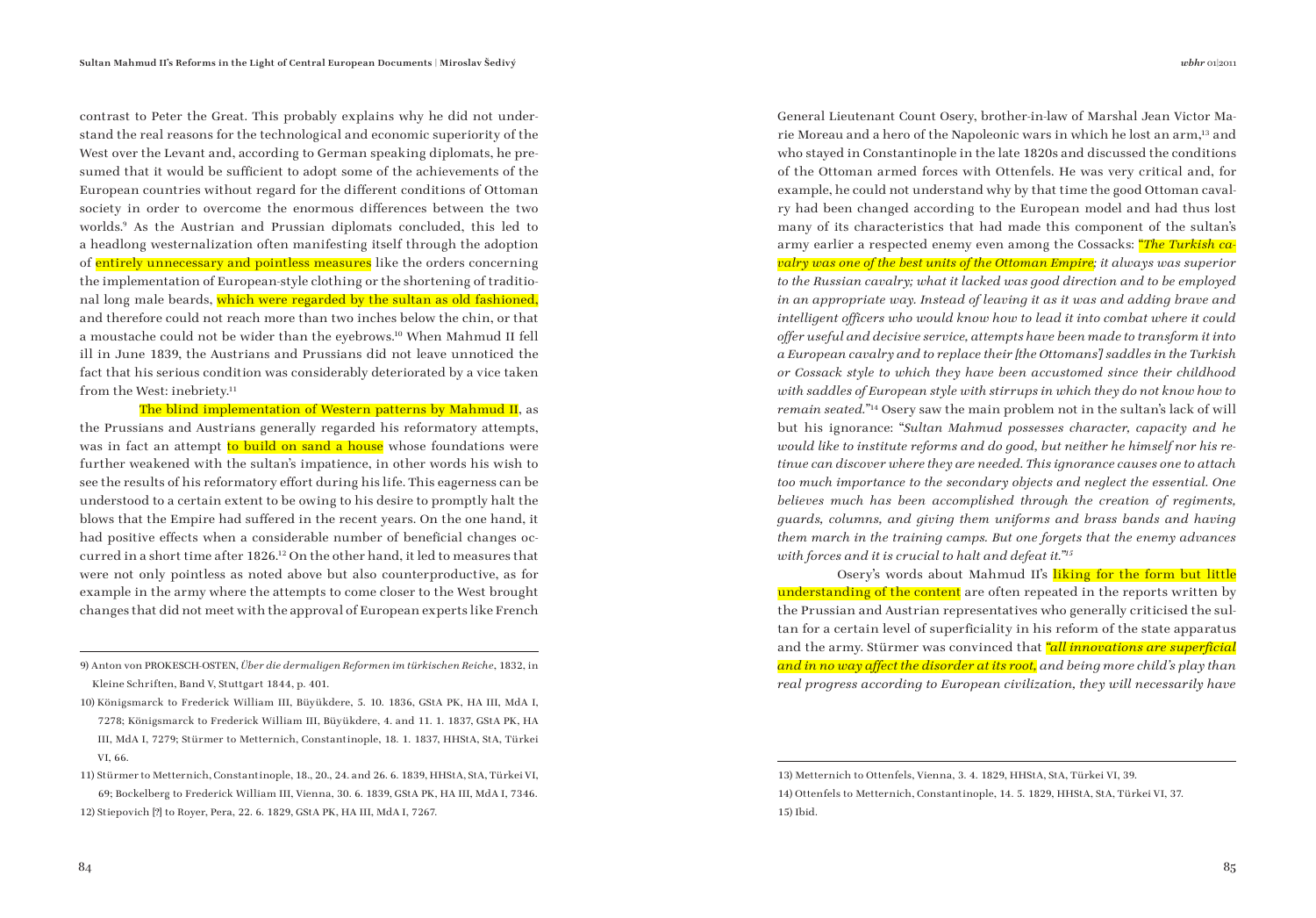*to collapse sooner or later."16* Königsmarck entirely shared this opinion, which is among other ways evidenced by his ironical appraisal of the reforms made in 1836: *"Everything that has been done during the last year [for the Ottoman Empire] to come closer to Europe and civilize itself is limited more or less to the change of the titles Reis Efendi and Kiaya Bey to those of the ministers of foreign affairs and interior, with the elevation of their holders to the rank of pasha; placement of the sultan's portrait in the barracks and the palaces of the admiralty, the Serasker and the Porte; the nominal division of the Empire into six Mouchiriats (military commands) with the aim to create a militia; the construction of a bridge between Constantinople and Galata that had to be designated under the denomination 'benefaction of Sultan Mahmud' in order [for those responsible] not to be penalized; the permission given to the pashas and the prominent dignitaries to travel in a coach with four horses, and the ministers of the second and third class and Ulemas to travel in a coach with two horses; fi nally, the mintage of coins with the sultan's portrait but which no one has yet dared to put into circulation and of which several pieces should be distributed among the companions of His Highness to judge through their reaction the effect which would be produced in the public by this innovation contradictory to the religious dogmas that would be pointlessly violated again."17*

As to the changes carried out in the Ottoman armed forces, Mahmud II only vaguely understood the art of warfare because he never led his soldiers in battle, for which he compensated with a taste for manoeuvres and parades. One cannot wonder that he was interested more in uniforms than in the practical skills of his soldiers and, consequently, the military band seemed to be the best trained part of the army, at least in 1829, but this troop never decides battles.<sup>18</sup> This preference for the form sometimes reached absurd proportions. Königsmarck also negatively assessed the sultan's actions doing in this regard: *"The personal vanity of the sultan, his weak character*  and his superficial knowledge attach more to the form than to the substance of

*things [and] manifest themselves at every step; they are revealed in the huge wooden edifices that he [Mahmud II] orders to be constructed and that when finished fall into ruin, in the fleet anchored along the Bosphorus where it rots but responds to salutes when shown in public, an ostentation that Admiral Roussin indicated to me last year [1836] as a luxury that France or England*  would not be rich enough to afford. It is necessary to say how little Sultan Mah*mud comes close to Peter the Great with whom he likes to be compared when one sees that during the repairs to the fortifi cation on the Bosphorus he had the walls whitened and crowned with wooden towers on which an immense fl ag with the imperial insignia was raised, that the parades of his troops about*  which the official newspaper informs from time to time consist of him eating *and drinking in the barracks with his favourites, expecting that the soldiers under the windows will fire a quantity of powder to make the maximum noise, and that the visits to the sites have no other purpose than for him to enjoy the spectacle which is offered by a ship that is launched for the first time at sea.*"<sup>19</sup>

The impact of Mahmud II's personal deficiencies probably would not have been so serious if he had been surrounded by capable advisors who would have undertaken the obligations for pursuing reforms. However, this was not the case. As Ottenfels wrote in July 1832: "*This is not at all the time when Sultan Mahmud can hope to realise the project [of reforms]. His intentions are certainly laudable and one cannot praise enough the determination and perseverance with which he follows his goal. But this sovereign himself is largely inerudite and surrounded by advisors who are too ignorant and too*  interested in flattering him and hiding the truth to know which proper means *he ought to choose for implementing his ideas.*"20

The most significant personality among the Ottoman dignitaries in the period under research certainly was **Husrey Pasha**, who perfectly personified the negative factors hampering the reformatory process.<sup>21</sup> The Austrian and Prussian diplomats did not deny his intelligence, finesse and re-

<sup>16)</sup> Stürmer declared this statement in his discussion with his Prussian colleague, see Königsmarck to Frederick William III, Büyükdere, 25. 11. 1835, GStA PK, HA III, MdA I, 7276. The Prussian envoy entirely agreed as evidence in Königsmarck to Frederick William III, Büyükdere, 5. 10. 1836, GStA PK, HA III, MdA I, 7278.

<sup>17)</sup> Königsmarck to Frederick William III, Büyükdere, 4. 1. 1837, GStA PK, HA III, MdA I, 7279.

<sup>18)</sup> Ottenfels to Metternich, Constantinople, 14. 5. 1829, HHStA, StA, Türkei VI, 37.

<sup>19)</sup> Königsmarck to Frederick William III, Büyükdere, 4. 1. 1837, GStA PK, HA III, MdA I, 7279.

<sup>20)</sup> Ottenfels to Metternich, Constantinople, 10. 7. 1832, HHStA, StA, Türkei VI, 54; Two months later he expressed this opinion again: "*Mahmud wants to do good, but he lacks capable subjects who could realize his plans.*" Ottenfels to Metternich, Constantinople, 10. 9. 1832, HHStA, StA, Türkei VI, 54.

<sup>21)</sup> Königsmarck to Frederick William III, Büyükdere, 26. 6. 1839, GStA PK, HA III, MdA I, 7281.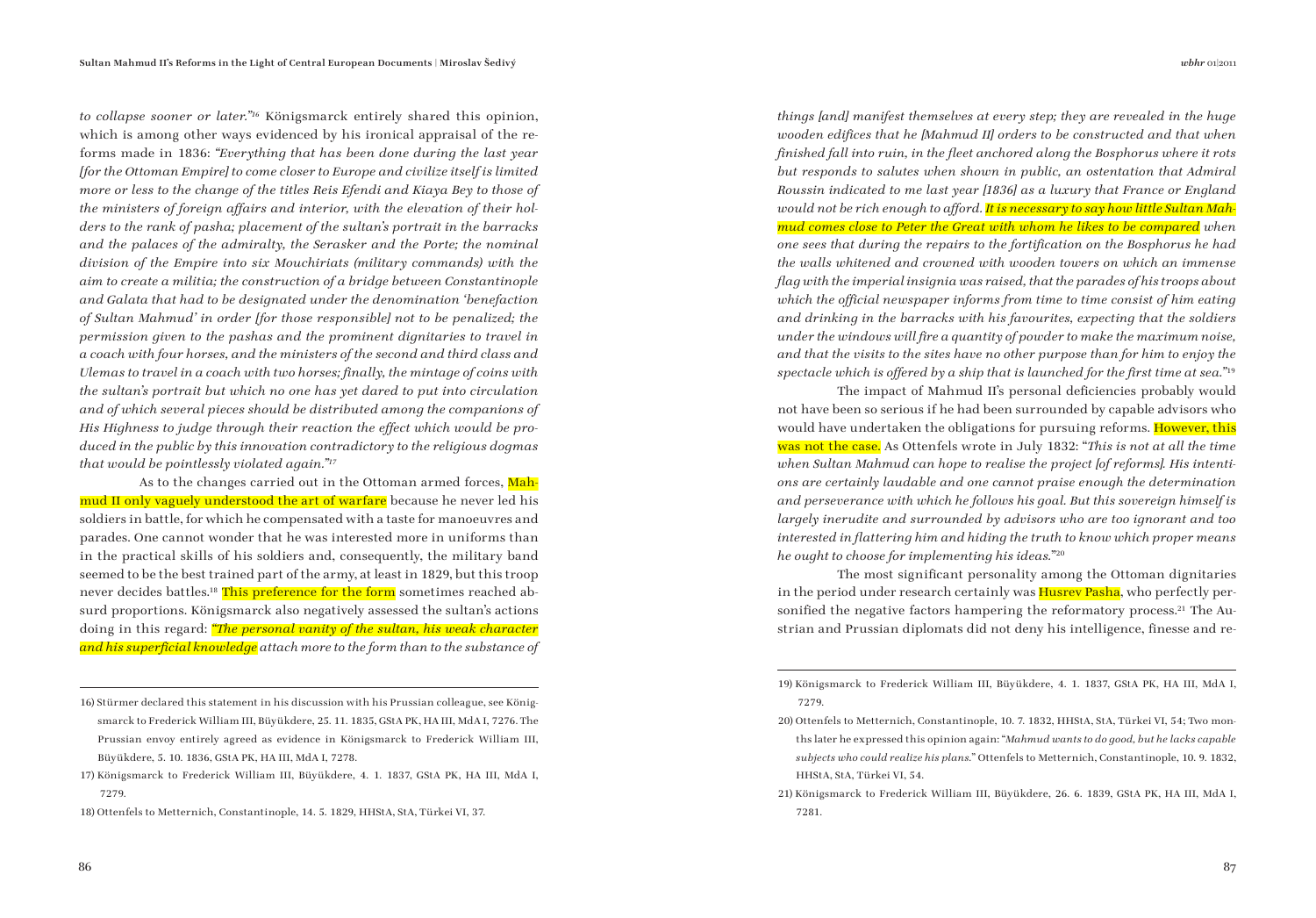markable vigour with regard to his advanced years, but they also jointly and not unjustly accredited mendacity, cowardice and villainy to him;<sup>22</sup> Miltitz even considered him to be "*the most two-faced, the most contemptible and the greatest traitor of his nation.*"23 It is no surprise that Husrev enjoyed no confidence among the German-speaking diplomats and not only did none of them regret his downfall and banishment in Rodosto in the summer of 1840, almost a year after Mahmud II's death, but the definitive removal of this man from the state affairs was also regarded as a very fortunate event.<sup>24</sup>

The reason for this attitude did not only lie in the revulsion towards Husrev's character but also in his negative impact on the reformatory effort of his master. The main interest of this "Ottoman Talleyrand" was to stay in his monarch's favour at any price,<sup>25</sup> and he was really rather successful in this effort. In 1836, he had been a pasha with three tails for 35 years, which was an incredible performance in such an unstable social milieu. However, this success was not particularly achieved by meritorious work to the benefit of the Empire but through intrigues against his opponents, which was anybody who could limit his own power,<sup>26</sup> and through an unceasing desire to attract the attention of all sultans he served, often not with important but petty matters making his masters happy. In other words, not the welfare of the Empire but his personal profit was the principal object of his deeds.27

- 22) Miltitz to Frederick William III, Pera, 10. 2. 1827, GStA PK, HA III, MdA I, 7264; Ottenfels to Metternich, Constantinople, 10. 5. 1830, HHStA, StA, Türkei VI, 50.
- 23) Miltitz to Frederick William III, Pera, 10. 5. 1823, GStA PK, HA III, MdA I, 7257; Stürmer to Metternich, Constantinople, 30. 3. 1833, HHStA, StA, Türkei VI, 57.
- 24) Königsmarck to Frederick William III, Büyükdere, 10. 6. and 16. 7. 1840, GStA PK, HA III, MdA I, 7282; Stürmer to Metternich, Constantinople, 6. and 10. 6., 16. 7. 1840, HHStA, StA, Türkei VI, 74; Stürmer to Metternich, Constantinople, 6. 8. 1840, HHStA, StA, Türkei VI, 75.
- 25) Ottenfels to Metternich, Constantinople, 10. 5. 1830, HHStA, StA, Türkei VI, 50; Stiepovich [?] to Royer, Pera, 22. 6. 1829, GStA PK, HA III, MdA I, 7267; Königsmarck to Frederick William III, Büyükdere, 26. 6. 1839, GStA PK, HA III, MdA I, 7281.
- 26) Ottenfels to Metternich, Constantinople, 14. 5. 1829, HHStA, StA, Türkei VI, 37; Königsmarck to Frederick William III, Büyükdere, 19. 10. 1836, GStA PK, HA III, MdA I, 7278.
- 27) Königsmarck to Frederick William III, Büyükdere, 19. 10. 1836, GStA PK, HA III, MdA I, 7278; Ottenfels to Metternich, Constantinople, 14. 5. 1829, HHStA, StA, Türkei VI, 37; Ottenfels to Metternich, Constantinople, 10. 5. 1830, HHStA, StA, Türkei VI, 50.

## Husrev Pasha was no adherent of radical changes in Ottoman so-

ciety but he did not oppose the reforms in the army of which he was in charge from 1827 to 1837 as its commander-in-chief (Serasker), and he could also affect its form since March 1838 when he became president of the supreme counsel.28 His rather dubious help in the improvement in the Ottoman armed forces was described by Osery in 1829: "*Serasker Husrev Pasha, who is after the sultan the soul of the military reforms, is the greatest comedian and charlatan of the Empire. He is not lacking in intelligence but it is not that of a statesman or a general of armies; it is the slyness of a false-hearted courte*san that is almost exclusively employed for the flattering of the sultan's affection to conserve the influence that he has gained at the court. It is he who con*tinually suggests new projects to his sovereign, but since he has neither the relevant education nor the range of vision to be able to distinguish what is really great, useful and urgent from what is illusory, secondary and futile, he very often leads the sultan from the right path and encourages his whims. Instead of inducing him to create and improve what could be really useful in the war, he persuades him to spend enormous sums on fantastical clothes of his guards, on the musical instruments and on other objects good in time of peace and in the place for parade."*<sup>29</sup>

This view was supported by the statements of the Central European diplomats, among them also by Baron Königsmarck who wrote 7 years later: "*In all seasons and in all weather he [Husrev Pasha] is seen browsing around Constantinople, the Bosphorus and its environs, in a boat, on a horse, in a coach, on foot; he is everywhere and he meddles with everything. But with all this activity he only dabbles in the matters without investigating any; he*  starts everything but he finishes nothing. A skilful courtier, he would always *like to have something new and pleasant to tell his master, to propound several new inventions to him, to propose ameliorations in the military organisation or the civil administration, but he immediately abandons his projects,*  some of them even sage and beneficial, as soon as he notices that they no more *amuse the fi ckle humour of His Highness. The Serasker seriously cares only for topics that flatter the vanity of the sultan.*"<sup>30</sup>

<sup>28)</sup> Ottenfels to Metternich, Constantinople, 5. 9. 1829, HHStA, StA, Türkei VI, 37; Königsmarck to Frederick William III, Büyükdere, 28. 3. 1838, GStA PK, HA III, MdA I, 7279. 29) Ottenfels to Metternich, Constantinople, 14. 5. 1829, HHStA, StA, Türkei VI, 37. 30) Königsmarck to Frederick William III, Büyükdere, 19. 10. 1836, GStA PK, HA III, MdA I, 7278.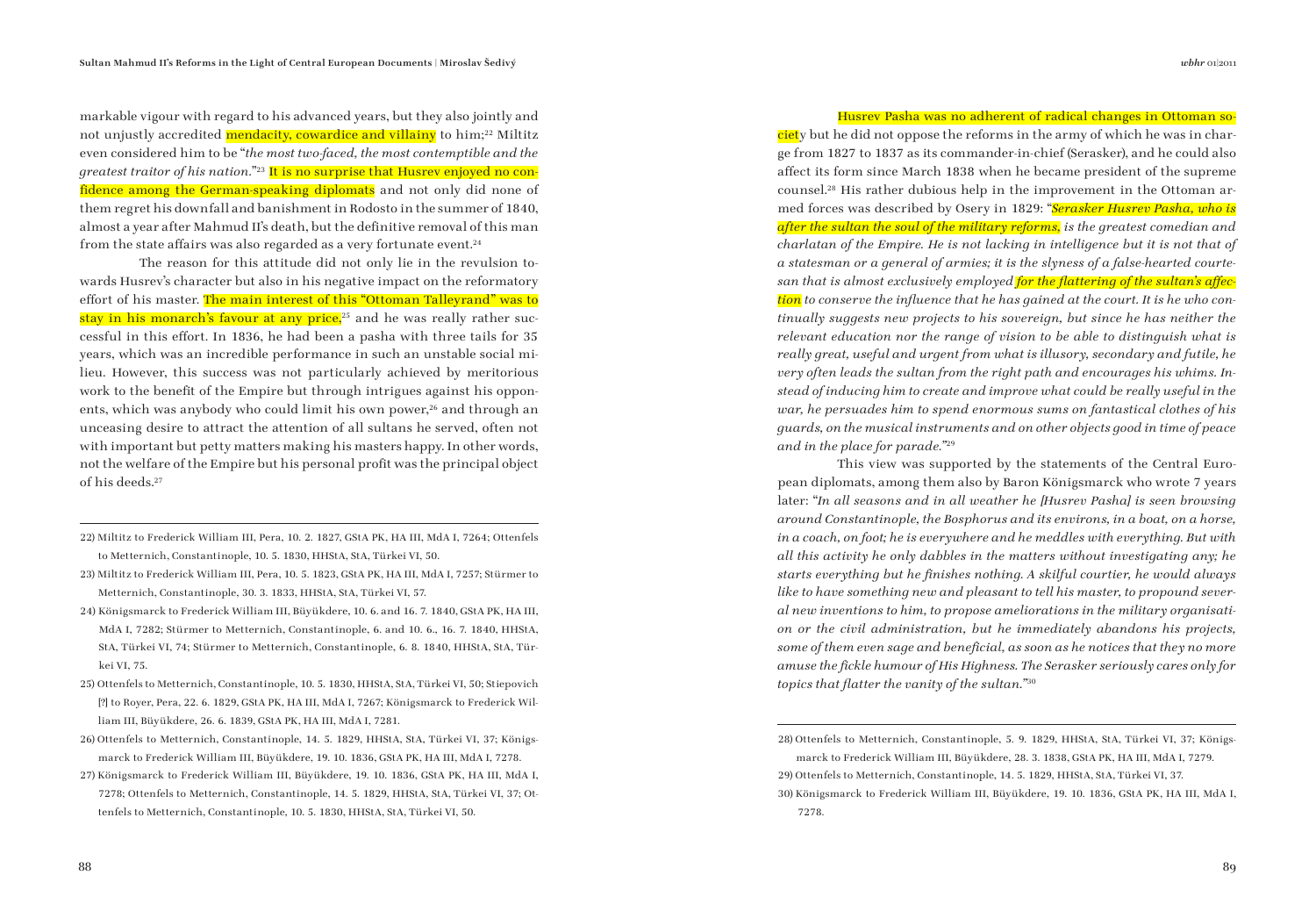Husrev's most dangerous rival was Pertev Pasha, a high Ottoman functionary with extraordinary intelligence, education and ability to control the affairs of state little seen in the Levant.<sup>31</sup> according to Ottenfels even "*undoubtedly the most learned and capable man among the Turks to direct a ministry.*"32 On the other hand, the Austrian and Prussian diplomats could not deny his vanity, religious sentiment bordering on fanaticism and his aversion to Europeans<sup>33</sup> which led to his opposition against the reforms in European style. That Stürmer praised Pertev for this fact is evident from his retroactive assessment: "*He [Pertev] was not at all the enemy of reform as it is commonly thought but he wanted to get to the heart of the matter and not just its surface.*"34 The long-term struggle for power with Husrev Pasha ended with Pertev's fall and forced exile in Adrianople in September 1837 and death in November of the same year. This outcome was generally regretted, which is, however, somehow surprising in the case of the Austrians who had some disputes with him.35 Nevertheless, Stürmer reacted to the news of his death with this statement: "*As long as Pertev lived, the evil was reparable; today it is without remedy.*"36

The loss of competent men was a luxury that Mahmud II definitely could not afford. He suffered from a critical lack of intelligent and educated advisors who would support his unsteady throne and his reformatory effort. The sultan was generally surrounded by minions with whom he could hardly proceed; he declared his wishes to improve the situation of the Empire several times during his reign and gathered men to prepare new law-books, but those who were charged with the realisation of his wishes failed because

31) Brassier to Frederick William III, Pera, 26. 3. 1831, GStA PK, HA III, MdA I, 7270.

- 32) Lerchenfeld to Ludwig I von Bayern, Vienna, 10. 10. and 12. 12. 1837, Bayerisches Hauptstaatsarchiv in Munich (henceforth: BHStA), Ministerium des Äußern (henceforth: MA), Wien 2407.
- 33) Königsmarck to Frederick William III, Büyükdere, 19. 10. 1836, GStA PK, HA III, MdA I, 7278; Königsmarck to Frederick William III, Büyükdere, 13. 9. 1837, GStA PK, HA III, MdA

I, 7279; Stürmer to Metternich, Constantinople, 8. 4. 1835, HHStA, StA, Türkei VI, 63.

- 34) Stürmer to Metternich, Constantinople, 15. 11. 1837, HHStA, StA, Türkei VI, 66.
- 35) Stürmer to Metternich, Constantinople, 13. and 20. 9., 15. 11. 1837, HHStA, StA, Türkei VI, 66; Königsmarck to Frederick William III, Büyükdere, 15. 11. 1837, GStA PK, HA III, MdA I, 7279

36) Stürmer to Metternich, Constantinople, 15. 11. 1837, HHStA, StA, Türkei VI, 66.

of their reluctance or incapacity.37 The rise of talented men was aggravated by corruption and the struggle for power, and when someone competent was finally found despite these obstructions, he inevitably became a part of a contest for power which was in progress between different interest groups, and he sooner or later fell into disfavour with his monarch, who was thus cutting a tree on which he tried to climb.38 This situation was accurately described by Königsmarck in the spring of 1838: "*They [reforms] do not pursue a fi xed and determined aim but change direction in every moment according to personal ideas and views of the individual advisors. And exactly at the moment when a minister seizes with a certain force the reins of the government, a hundred people try to discredit him in the eyes of the sovereign whose suspicion can be raised very easily if one of his servants gains any influence. The sultan's favour substitutes for merit and with this favour his subject obtains or loses a position, fortune or consideration. Therefore, there are intrigues to obtain and conserve the favour and that is why mistrust and jealousy dominate between the employees; a smile of the master suffices for making an adversary of a so-called friend.*"39

The hope for the improvement in this respect arose at the end of Mahmud II's reign in the personality of Pertev's protégé, Mustafa Reshid Pasha, who was nominated the minister of foreign affairs in June 1837. Despite his obvious affection for the liberal Powers, Stürmer and Königsmarck judged him positively and appreciated his extraordinary intelligence, outlook and sincere wish to regenerate the Ottoman Empire. Their confidence in this man proved to be well-founded after Mahmud II's death.40

When Mahmud II overcame the ineffectiveness of his administration, his reforms were often met with **incomprehension on the part of the** Ottoman society that was not excited by the considerable number of changes established in a short time. And though the conservative forces had lost with the Janissaries the power to resist the sultan's reformatory zeal, scant

- 38) Königsmarck to Frederick William III, Büyükdere, 8. 8. 1838, GStA PK, HA III, MdA I, 7280.
- 39) Königsmarck to Frederick William III, Büyükdere, 4. 4. 1838, GStA PK, HA III, MdA I, 7280.
- 40) Stürmer to Metternich, Büyükdere, 14. 4. 1837, HHStA, StA, Türkei VI, 66; Königsmarck to Frederick William III, Büyükdere, 9. 5. and 8. 8. 1838, GStA PK, HA III, MdA I, 7280.

<sup>37)</sup> Königsmarck to Frederick William III, Büyükdere, 6. 11. 1839, GStA PK, HA III, MdA I, 7281.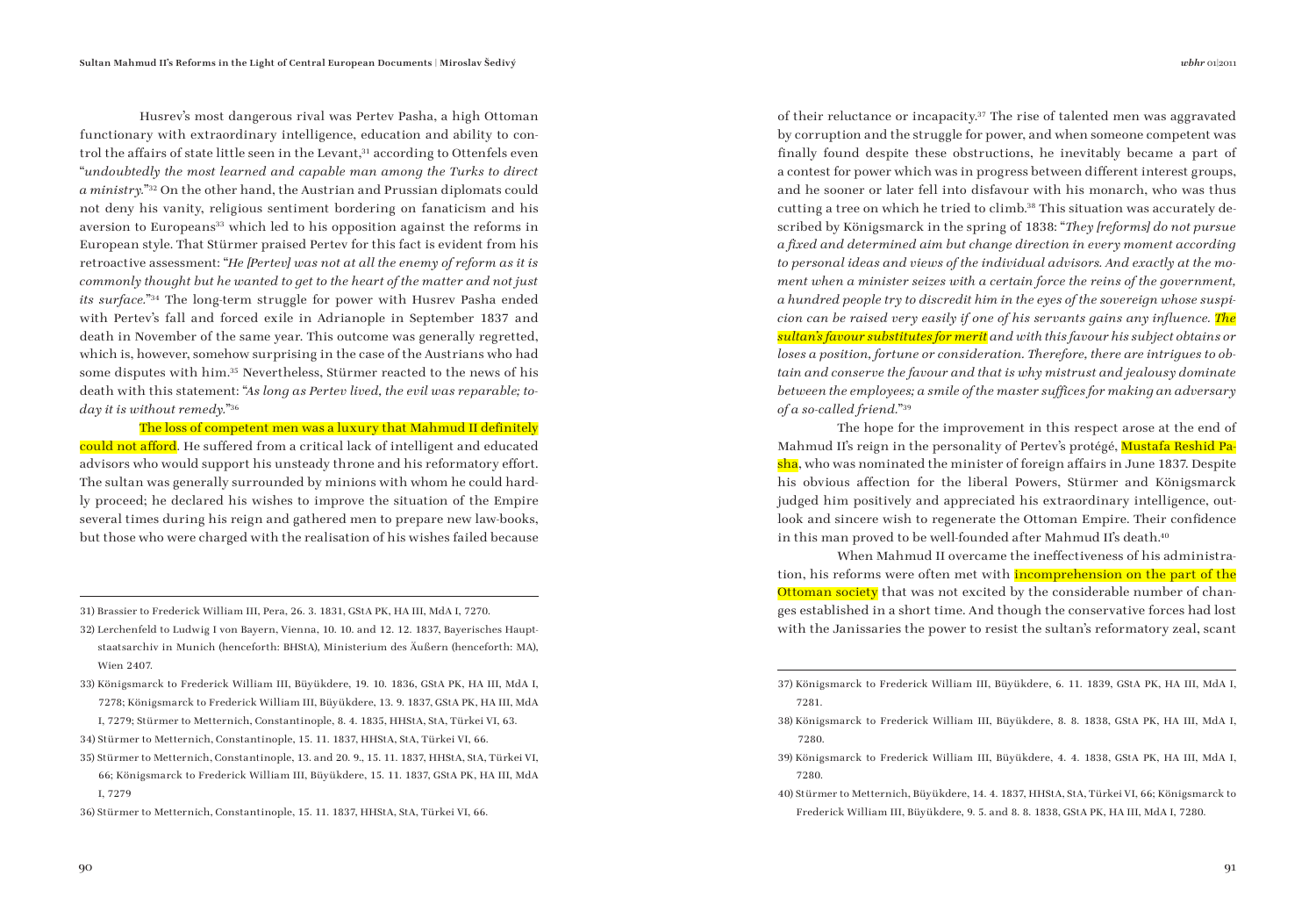willingness of the inhabitants to accept the new order was often sufficient to hamper the reforms prepared by only a few members of the ruling elite. The opposition to the innovations is also evidenced by the reluctance received by Mahmud II's decision to have two of his children vaccinated by a French doctor, which, according to some Moslems, contradicted the doctrine of predestination.<sup>41</sup>

The question of the impact of the changes on the society probably was the most discussed topic in the letters of Austrian and Prussian citizens remaining within the Ottoman Empire. In compliance with their generally conservative thinking, they claimed that the reforms were to be implemented with the respect for traditions and customs of the Ottomans, and particularly with Islam that was for the majority a crucial bond with their ruler, whose authority sprang from his religious as well as his secular power. The Austrians and Prussians presumed that if the Islamic faith remained intact, there was still hope for salvation.<sup>42</sup> However, the series of headlong changes were too revolutionary for the citizens, were not specified in the reports whether for all or only the Moslems, and what was even worse, they were mostly incomprehensible. Moreover, for the adherents of the Prophet the behaviour of some prominent Ottoman dignitaries had to be at least strange, like that of those who disdained Moslem habits with their improper behaviour in several ways, for example by drinking too much champagne at the evening party held on the British warship *Blonde* on November 4, 1829.43 Royer sighed that with such people close to the sultan at the head of state affairs "*there is no prospect for the salvation of the country.*" 44

All of the Central European diplomats and orientalists enumerated in the introduction to this paper saw the main problem of the Ottoman Empire not in the technological backwardness behind the West because this evil was reparable if the Ottomans were inclined to progress, but in the scant resolve of a society that was affected with a serious crisis. They shared the opinion that the poorly considered changes contributed to the violation of the links with the past and thus contributed to the Ottomans' scant identification with their own state, that was "proved" by the negligible eagerness

41) Miltitz to Frederick William III, Pera, 25. 5. 1827, GStA PK, HA III, MdA I, 7264. 42) Ottenfels to Metternich, Constantinople, 25. 2. 1830, HHStA, StA, Türkei VI, 50. 43) Ottenfels to Metternich, Constantinople, 10. 11. 1829, HHStA, StA, Türkei VI, 37; Royer to Frederick William III, Pera, 5. 11. 1829, GStA PK, HA III, MdA I, 7268. 44) Royer to Frederick William III, Pera, 5. 11. 1829, GStA PK, HA III, MdA I, 7268.

of the inhabitants to take part in the reformatory process they usually did not understand and their lack of will to face hard knocks, as was proved at times of jeopardy. The Ottomans showed almost no willingness to defend the capital when the Russians or Egyptians were practically knocking at its gates, the former in 1829, the latter twice in the 1830s. In these difficult situations, general apathy prevailed among them, between commoners as well as the elite, and the sultan could not count upon their patriotism that would support his unsteady throne.<sup>45</sup>

In late August 1829, a total dissolution reigned in the Ottoman army; neither the rest of regular forces nor the hastily gathered militia were willing to fight. Most of 20 000 defenders of Adrianople threw down their arms and called for peace, and their commander had no other choice than to surrender the city, once the residence of the Ottoman sultans, without giving battle to the Russians.46 Several years later, during the war with Mohammed Ali, the situation in Constantinople was no better and a general apathy prevailed among its inhabitants; almost no one was prepared to risk his life for his monarch.<sup>47</sup> The Prussian envoy sent a rather pessimistic report on the said situation of the Ottoman Empire to Berlin in late March 1833: "*The sultan, the Seraglio, the Divan, the Ministry, the Ulemas, the people – Turkish, Greek and Armenian, nothing hangs together, no one even gives a hand to help each other and understands one another; nobody agrees with anything and a remarkable dissolution exists in all areas, in all elements of the state. One would be inclined to say we are stagnating here in a state of barely organised chaos; nowhere is there any energy, any measures, unity, judgment, resolution. This is an ancient ruined edifice that hardly stands on its unsteady columns and seems to have lost its base… fi nally, the Ulemas start to say openly that it would be better to see and have Ibrahim [Mohammed Ali's son] here than the sultan.*" 48 And he continued in this scepticism a few days later: "*When one considers the general situation of the Porte, it is as deplorable as it could be. Humiliation is everywhere, patriotism nowhere; there are no* 

45) Ottenfels to Metternich, Constantinople, 29. 8. 1829, HHStA, StA, Türkei VI, 37; Ottenfels to Metternich, Constantinople, 10. 12. 1832, HHStA, StA, Türkei VI, 55; Martens to Frede-

rick William III, Büyükdere, 25. and 30. 3. April 23, 1833, GStA PK, HA III, MdA I, 7272; Stürmer to Metternich, Büyükdere, 10. 7. 1839, HHStA, StA, Türkei VI, 69.

46) Ottenfels to Metternich, Constantinople, 29. 8. 1829, HHStA, StA, Türkei VI, 37.

47) Ottenfels to Metternich, Constantinople, 10. 12. 1832, HHStA, StA, Türkei VI, 55.

48) Martens to Frederick William III, Pera, 25. 3. 1833, GStA PK, HA III, MdA I, 7272.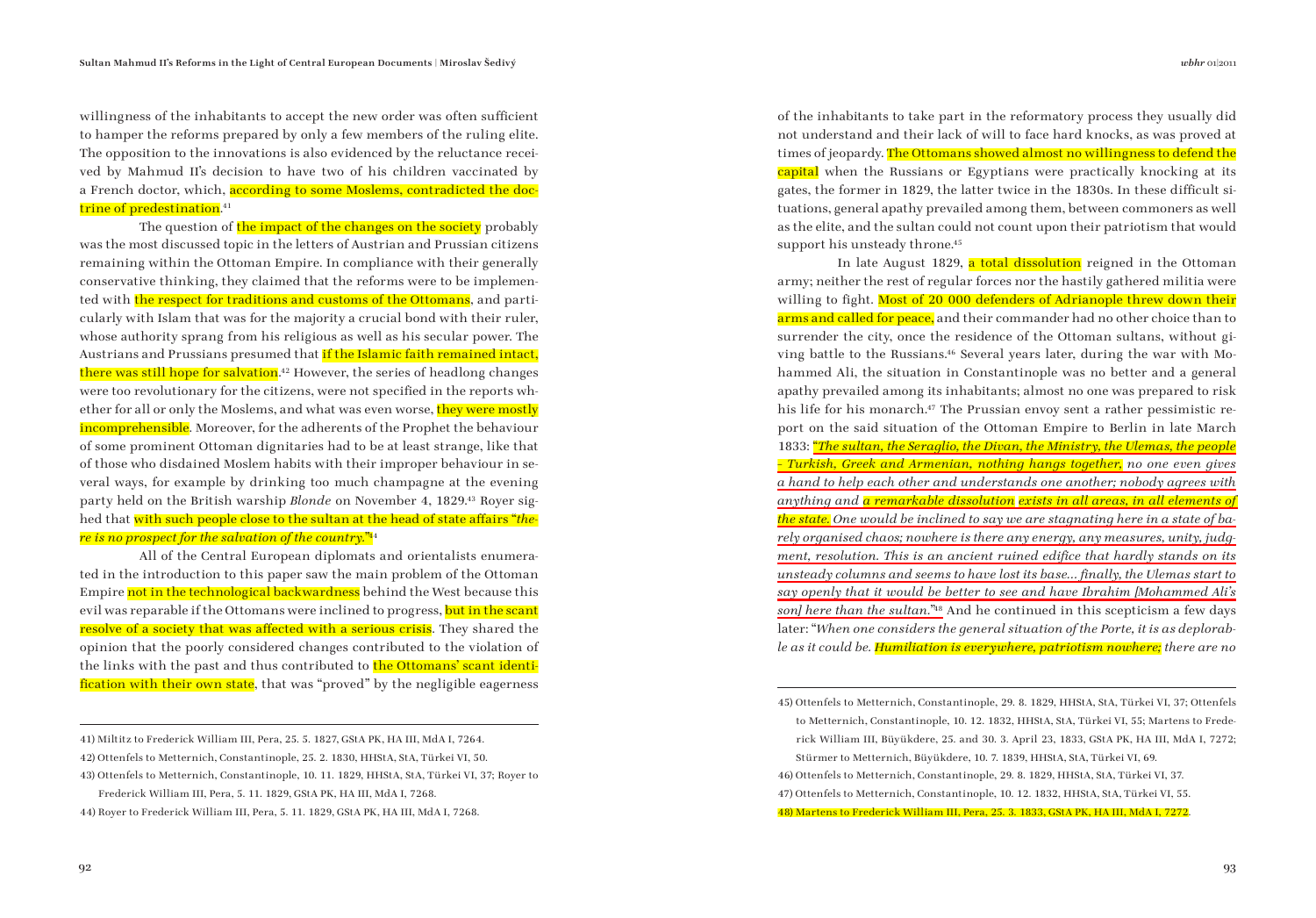*supporters of the government; public opinion is always pronouncing against the Russians; there are insufficient preparations in everything and everywhere; there is a total lack of energy in this free-minded and degenerate nation; there are soldiers without experience and leaders without real courage; there is an enemy who seems to gain all hearts; there is disregard for the sovereign; there is a prime minister, a first favourite (the Serasker), who, as well as the rest of the prominent employees, wants above all to retain his position, his*  richness, his influence. Which state with such elements could save itself?"<sup>49</sup>

The Austrian internuncio's analysis written at the same moment carried itself in the same spirit,<sup>50</sup> and the same despair can also be found in his reports sent to Vienna in 1839, when the Porte gradually lost its army, monarch and fleet in the fight with Mohammed Ali. In Constantinople a universal desire for peace prevailed though it had to be expected that it would be redeemed by extensive concessions; the lower classes wanted it for fear of their existence, the members of the elite in the hope of preserving their offices.<sup>51</sup> In short "never were the Turks more depressed. They are beaten, con*sternated, humiliated, and they even seem to abandon hope in the salvation of the Ottoman Empire.*"52 According to Stürmer and other German speaking diplomats, this little faith in the long duration of the Empire was a symptom of the deep crisis of the state system and society and was also wide-spread among its members in peacetime when, for example, it used to happen that some old Ottomans stopped the Europeans in the streets and asked them how many years they gave to its existence, whether six, five or even less.<sup>53</sup>

The sad situation of the Ottoman Empire is underlined by the fact that the government did not try very hard to change this fatalism for fear that with an attempt to raise the national enthusiasm it would lose the control over the course of events.54 The apprehension of its own people's disloyalty was not baseless because in difficult times, complaints about the point of any change at the top of the state apparatus including the ruler appeared

49) Martens to Frederick William III, Pera, 30. 3. 1833, GStA PK, HA III, MdA I, 7272. 50) Stürmer to Metternich, Constantinople, 27. 3. 1833, HHStA, StA, Türkei VI, 57.

- 51) Stürmer to Metternich, Büyükdere, 10. 7. 1839, HHStA, StA, Türkei VI, 69; Stürmer to Metternich, Büyükdere, 28. 8. 1839, HHStA, StA, Türkei VI, 70.
- 52) Stürmer to Metternich, Büyükdere, 22. 7. 1839, HHStA, StA, Türkei VI, 69.
- 53) Bockelberg to Frederick William III, Vienna, 15. 1. 1839, GStA PK, HA III, MdA I, 6032;
- Stürmer to Metternich, Büyükdere, 22. 7. 1839, HHStA, StA, Türkei VI, 69. 54) Ottenfels to Metternich, Constantinople, 31. 12. 1832, HHStA, StA, Türkei VI, 55.

in the society, even among the conservative bodies. In the spring of 1833 Stürmer wrote: "*When one warns the Turks of a revolution that could break out in consequence of the events of the day, they tell us: so much the better; we are going so wrong that we cannot but profi t from every kind of change.*"55 One cannot wonder that even the Ottoman forces enjoyed little confidence of their monarch, and sometimes they were not even sent against the enemy for fear of their desertion. This anxiety proved to be entirely justifiable in the summer of 1839 when a considerable part of the army did desert and almost the entire fleet defected.<sup>56</sup>

In general, though the German-speaking diplomats sincerely desired to see the regeneration of the Ottoman Empire, they never believed it **very much**, at times of war as well as peace. They also were not very certain of its long duration and although they did not believe in its imminent downfall, they considered its disorganization to be too general for the Empire to be saved from its definite doom in the future.<sup>57</sup> However, at least Stürmer and Königsmarck maintained in the mid-1830s that the Porte possessed the means for the retardation of this progress. The latter after a discussion with the former wrote: "*It is true that there are absolutely no material forces disposable at this moment, but I see considerable resources in the richness of the soil, abundance of the mines not yet exploited, and the great morality of the Moslem inhabitants. A nation whose morals and customs are so little corrupted, in which so great religiosity and probity exist, is capable of great things if it once awakes from its lethargy, particularly as the Koran gives latitude to the sovereign, who, if he had the force of character and attainments of Mohammed Ali, could through this backing, as Mr Stürmer observes, indeed become a regenerator of the Ottoman Empire. But as things are placed at present, the zeal of the nation could probably be invoked more by the remembrance of the past and ancient institutions than by continuing with the innovations. The more I observe the Turks, the more I uncover their resemblance to the Spanish people from the interior of the [Spanish] kingdom, not to those from the towns on the sea coast who are poorly behaved and enti-*

<sup>55)</sup> Stürmer to Metternich, Constantinople, 27. 3. 1833, HHStA, StA, Türkei VI, 57.

<sup>56)</sup> Martens to Frederick William III, Büyükdere, 25. 3. 1833, GStA PK, HA III, MdA I, 7272; Stürmer to Metternich, Constantinople, 27. 3. 1833, HHStA, StA, Türkei VI, 57; Stürmer to Metternich, Büyükdere, 8. 7. 1839, HHStA, StA, Türkei VI, 69.

<sup>57)</sup> Martens to Frederick William III, Büyükdere, 23. 4. 1833, GStA PK, HA III, MdA I, 7272